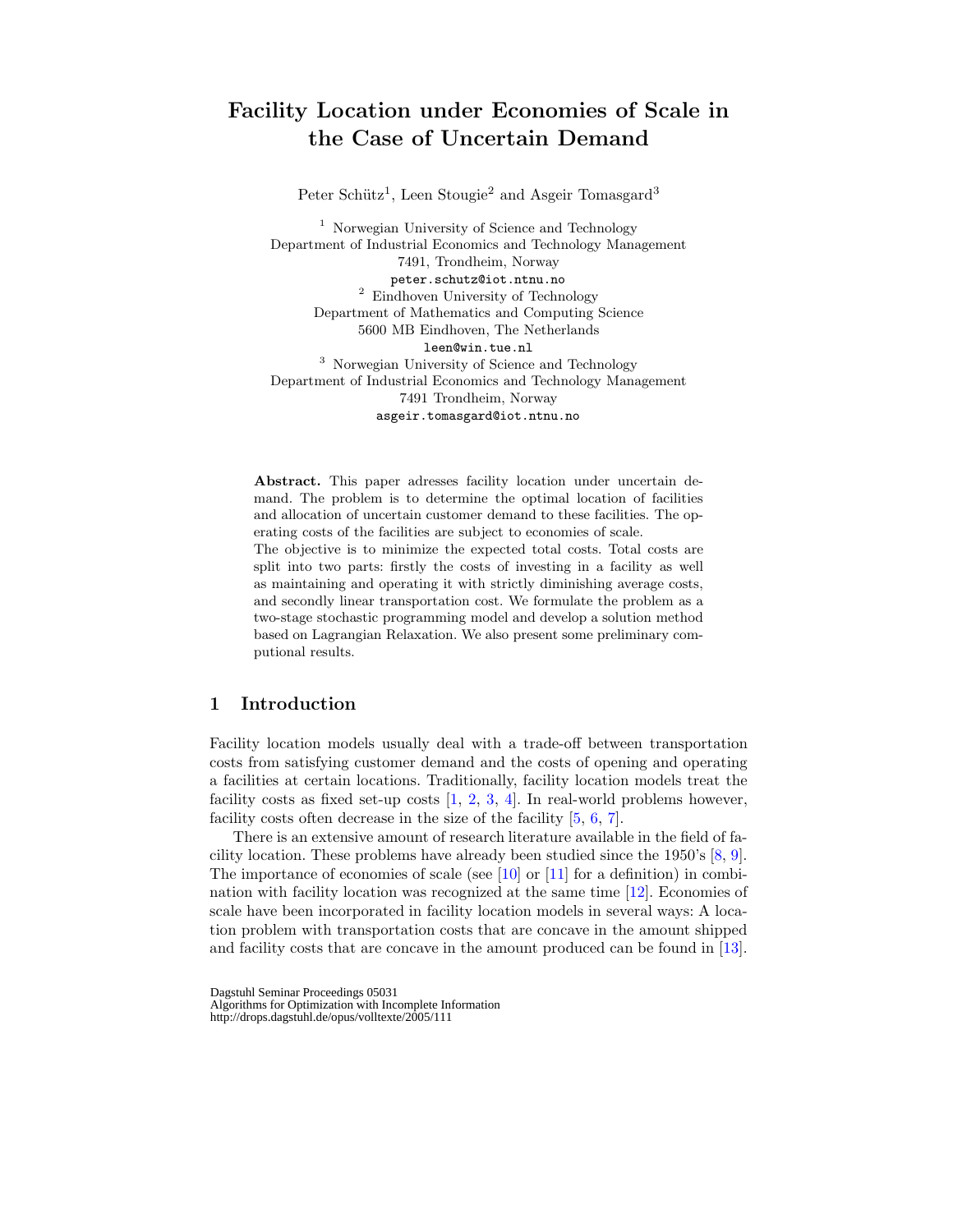A branch-and-bound algorithm, which is a particular case of minimizing separable concave functions over linear polyhedra, is presented there as well. Another variant where the fixed costs of opening a facility include a component that is convex and decreasing in the number of facilities is examined in [14]. A formulation for a multi-product facility location problem with concave production costs can be found in [15]. Another approach is to model the facility costs using a staircase cost function. Solution methods for this approach are presented in [16, 17]. A solution method for facility location under economies of scale with non-convex, non-concave facility costs is developed in [18]. The aforementioned problem formulations all assume deterministic demand. The formulation of a production-transportation problem with stochastic demand and concave production costs is given together with a solution method in [19].

This paper discusses the case of facility location under economies of scale and uncertain demand. The total facility costs curve has a typical S-shape, often found in long-run cost curves: it is concave in the beginning of the production interval and convex towards the end. The cost function exhibits economies of scale over the whole production interval as the average costs per unit produced are strictly decreasing. In combination with linear transportation costs, the resulting objective function is non-linear, non-convex, and non-concave.

We provide the stochastic programming formulation for a facility location problem with a non-linear, non convex, non-concave objective function and uncertain demand in Section 2. Our solution method based on Lagrangian relaxation is described in Section 3. Some preliminary computational results are shown in Section 4. We finish this paper with the conclusions in Section 5.

# 2 The Mathematical Programming Model

In this section we provide a two-stage stochastic programming formulation for a facility location problem subject to economies of scale and uncertain demand. The first-stage decision is to determine the location of a facility and how much capacity should be installed at this location. After observing the demand, we decide in the second stage upon the allocation of customer demand to the facilities opened in the first stage.

The objective function consists of non-linear facility costs and linear transportation costs. The first stage facility cost function is both non-convex and nonconcave and derived from the long-run total curve, whereas the convex secondstage facility cost function is derived from the short-run total cost function. For a more detailed description of how we obtain the costs functions see [20]. We approximate both the first-stage facility cost function and the second-stage facility cost function by a piecewise linear function. Thus, the objective function becomes a piecewise linear, non-convex, non-concave function as well.

We model the non-convex, non-concave first-stage cost function using the standard approach of a special ordered set of type 1 (see e.g.  $[21]$ ), i. e. using an ordered set of binary variables, one for each breakpoint of the function, that have to sum up to one. In a feasible solution, exactly one of the variables will be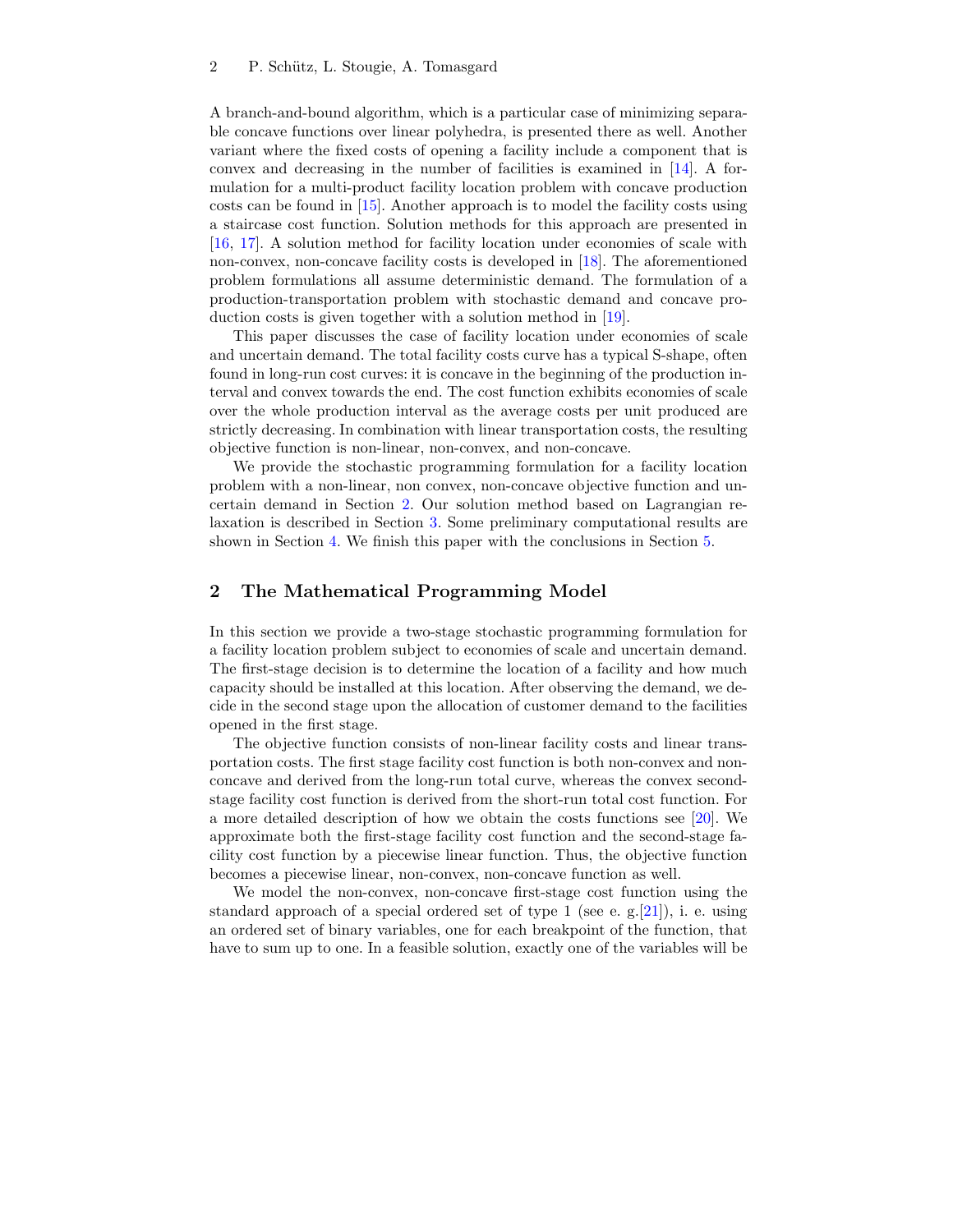equal to one, corresponding to the chosen linepiece in the facility cost function. The first-stage decision is then to choose a linepiece  $k$  on the first-stage facility cost function, opening a facility with a designed lower and an upper capacity limit.

Once customer demand is known, the second-stage decision is to allocate demand to the opened facilities. Depending on the realization of demand, the production level is adjusted according to the short-run expansion path, varying the variable input factors. It is possible to either exceed the upper capacity limit installed in the first stage up to a certain limit, e. g. by using overtime hours, or to assign less demand to a facility than capacity was installed for. The total facility costs however, always exceed the costs that would have occured if the right linepiece for the production level had been chosen in the fist stage. We approximate the convex second-stage cost function by a piecewise linear function. The second stage cost function is modelled using a special ordered set of type 2 for each linepiece and each scenario.

Let n be the number of locations in the problem. By  $K$  we denote the number of linepieces used to approximate the non-linear first-stage facility cost function, thus resulting in  $K + 1$  breakpoints.  $P_1, \ldots, P_{K+1}$  are the per unit cost, and  $F_1, \ldots, F_{K+1}$  the volumes at the breakpoints of the piecewise linear function. We also define an artificial linepiece  $k = 0$  with  $P_0 = 0$  and  $F_0 = 0$ , such that the choice of this linepiece means that no facility is opened. The first-stage decision variables are represented by the  $n \cdot (K + 1)$ -dimensional vector y that is made up by all  $y_{jk}$ ,  $j = 1, \ldots, n$ ,  $k = 0, \ldots, K$ . If  $y_{jk} = 1$ ,  $k \neq 0$ , the linepiece between  $F_k$  and  $F_{k+1}$  is chosen. In order to properly represent the fixed costs of opening a facility,  $F_2$  is chosen small. Thus,  $P_2$  becomes high as the fixed costs of the facility are distributed only over these few units.

The second-stage cost function is approximated by a piecewise linear function, depending on the choice of linepiece  $k$  in the first stage. The second-stage cost function consists of B linesegments, thus having  $B + 1$  breakpoints. We denote the breakpoints of this function by  $Q_{kb}$ ,  $\forall k, b = 1, ..., B + 1$ . We define  $Q_{kb_1} = F(k)$  and  $Q_{kb_2} = F(k+1)$  such that the linepiece between breakpoints  $b_1$  and  $b_2$  of the second-stage cost function is equal to the linepiece chosen in the first-stage. In addition, let  $Q_{kB+1} = (1 + \alpha) \cdot F(k+1)$ , with  $\alpha \geq 0$  being the percentage by which the upper capacity limit from the first-stage decision can be exceeded. The slope of every linepiece is given by  $u_{kb}$ , representing the per unit production costs. The total costs at each breakpoint are given by  $C_{kb}$ ,  $\forall k, b = 1, \ldots, B + 1$ . With  $Q_{kb_1}$  and  $Q_{kb_2}$ , we get  $C_{kb_1} = P_k F_k$ , and  $C_{kb_2} = P_{k+1}F_{k+1}$ . Let  $\mu_{kb}$ ,  $\forall k, b = 1, \ldots, B+1$ , denote the weight of breakpoint  $b$  given linepiece  $k$ . Only two of the weights can be non-zero and in this case they must be adjacent. This means that  $\{\mu_{k1}, \ldots, \mu_{kB+1}\}, \forall k$  is a special ordered set of type 2. The approximated the first-stage and the second-stage facility cost functions are illustrated in Figure 1.

By  $D_i$  we denote demand at a given location i.  $T_{ij}$  is the per unit transportation cost of satisfying demand at location  $i$  from location  $j$ . We define the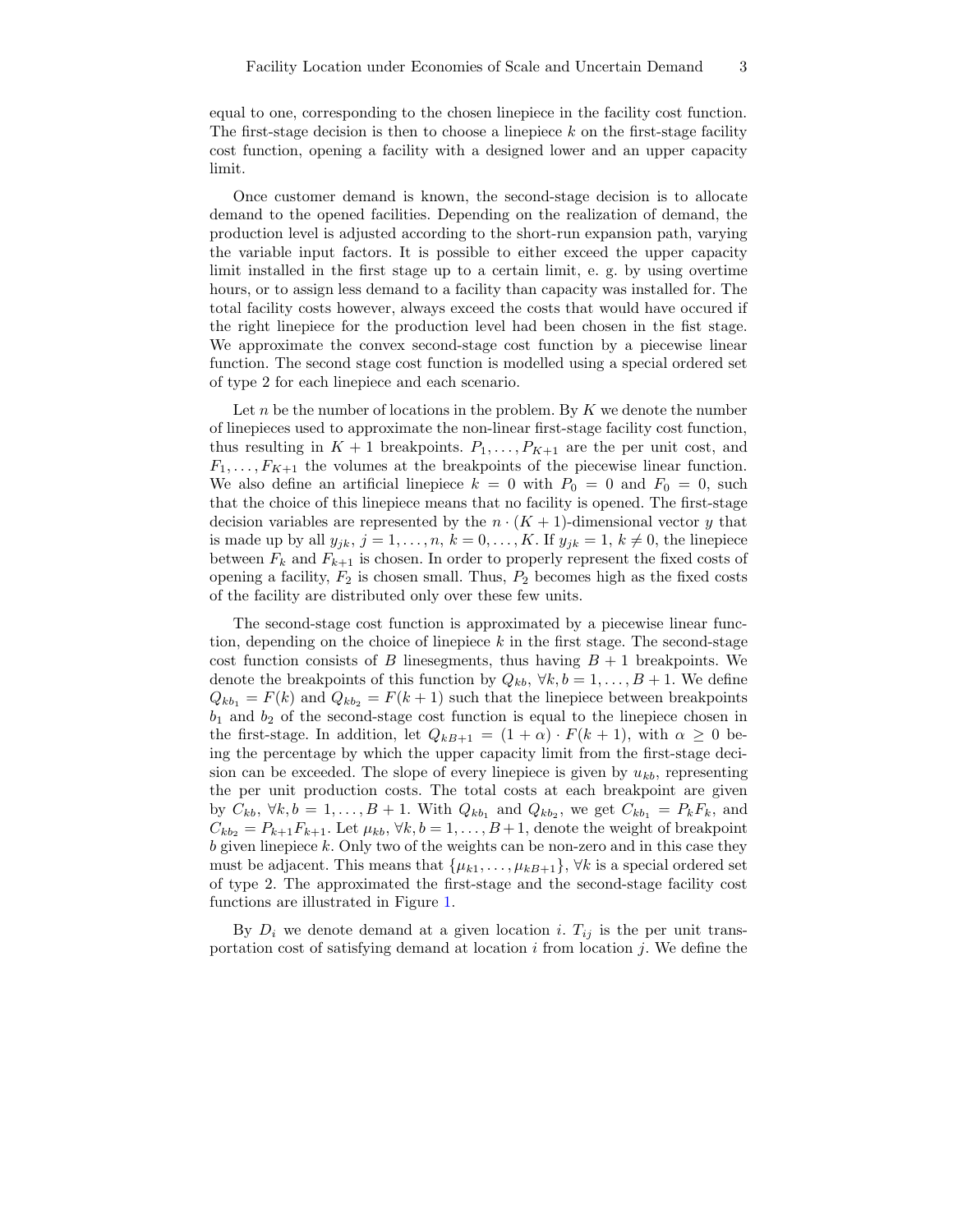

Fig. 1. Approximated first-stage and second-stage facility cost function

parameters  $L_{ij}$  as  $L_{ij} = 1$  if demand at location i can be satisfied from location j and  $L_{ij} = 0$  otherwise.

We use continous decision variables  $x_{ij}$  to denote the amount of customer demand at location  $i$  that is served from location  $j$ . The uncertainty in customer demand is modelled by scenarios. The distribution of demand is discretized using the set of scenarions S. We split the first-stage decision variables  $y_{jk}$  and add non-anticipativity constraints (3) to the modell formulation [22].

Let the superscript  $s$  denote the scenario and let  $p<sup>s</sup>$  be the probability associated with scenario s. The stochastic programming formulation is then

$$
\min \sum_{s=1}^{S} p^s \left[ \sum_{i=1}^{n} \sum_{j=1}^{n} T_{ij} x_{ij}^s + \sum_{j=1}^{n} \sum_{k=1}^{K} \sum_{b=1}^{B+1} C_{kb} \mu_{jkb}^s \right]
$$
(1)

subject to

$$
\sum_{k=0}^{K} y_{jk}^{s} = 1, \qquad SOS1, \forall j, s,
$$
 (2)

$$
y_{jk}^1 = y_{jk}^2 = \dots = y_{jk}^{S-1} = y_{jk}^S, \qquad \forall j, k,
$$
 (3)

$$
\sum_{j=1}^{n} x_{ij}^{s} = D_i^{s}, \qquad \qquad \forall i, s,
$$
\n
$$
(4)
$$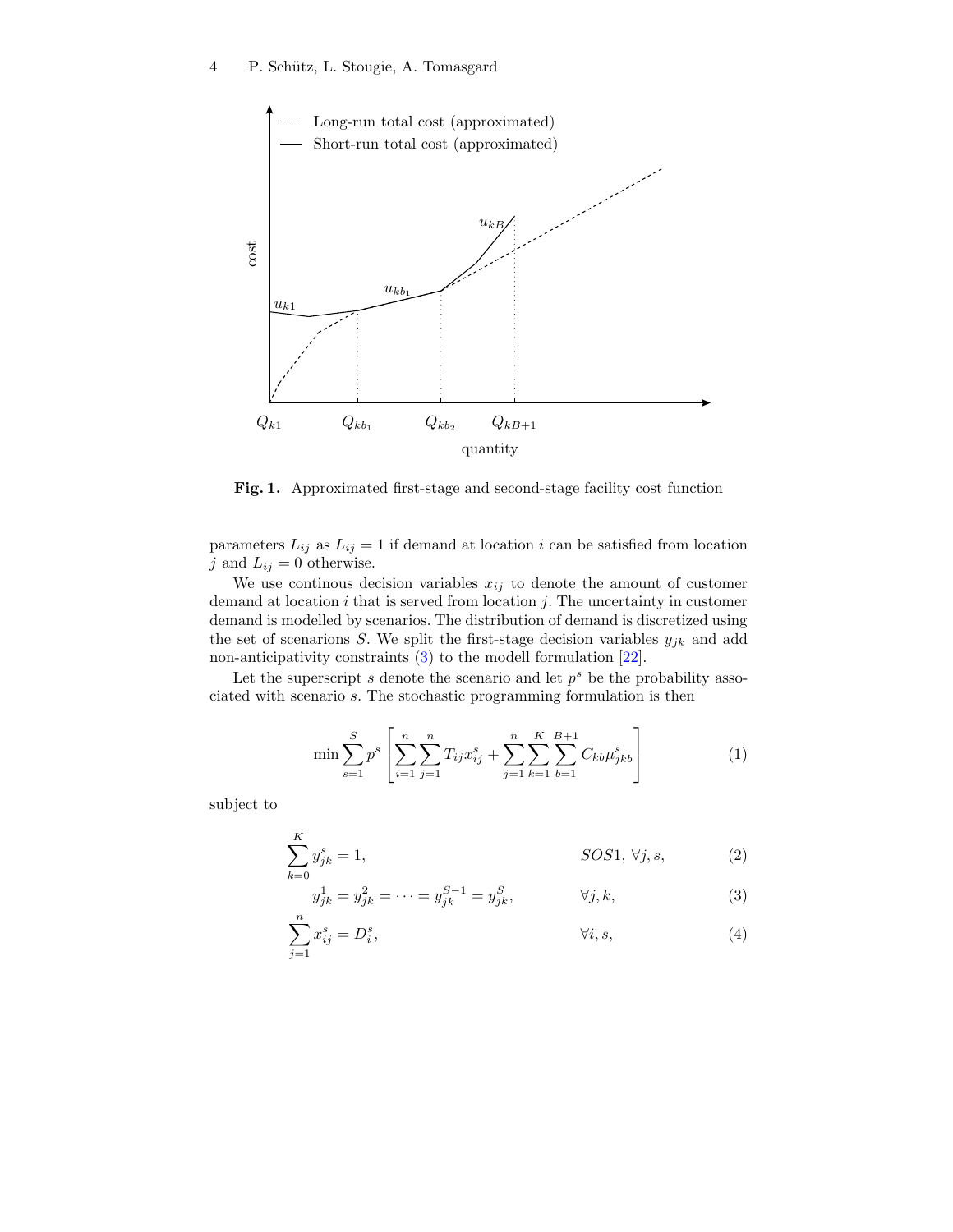$$
\sum_{i=1}^{n} x_{ij}^{s} = \sum_{k=1}^{K} \sum_{b=1}^{B+1} Q_{kb} \mu_{jkb}^{s}, \qquad \forall j, s,
$$
 (5)

$$
x_{ij}^s \le L_{ij} D_i^s, \qquad \forall i, j, s,
$$
 (6)

$$
\sum_{b=1}^{B+1} \mu_{jkb}^s = y_{jk}^s, \qquad \qquad SOS2, \ \forall j, k, s, \tag{7}
$$

$$
y_{jk}^s \in \{0, 1\}, \qquad \forall j, k, s,
$$
\n<sup>(8)</sup>

$$
x_{ij}^s \ge 0,\t\t \forall i,j,s,
$$
\t(9)

$$
\mu_{jkb}^s \ge 0, \qquad \qquad \forall j, k, b, s. \tag{10}
$$

The objective (1) is to minimize the expected costs of operating a set of facilites and satisfying customer demand. The restrictions (2) ensure that only one linepiece is chosen for each location and define the special ordered set of type 1. Constraints  $(4)$  force all demand at location i to be assigned to one or more facilities. The set of constraints  $(6)$  only allow the assignment of demand to locations from where the demand can be satisfied. By contraints (5) we ensure that all demand is allocated to an open facility. These constraints also prohibit allocating demand to locations without facility. Restrictions (7) link the correct second-stage cost function to the first-stage decision and define the special ordered set of type 2. Finally, constraints  $(9)-(10)$  are the non-negativity constraints for the  $x$ - and  $\mu$ -variables.

# 3 Lagrangian Relaxation

The technique of Lagrangian relaxation has in the past been successfully applied to standard facility location problem, both for the capacitated and the uncapacitated case, see e. g. [23, 24, 25].

We relax the demand constraints  $(4)$  in the scenario formulation  $(1)-(10)$ . Let the vector  $\lambda = (\lambda_1^1, \ldots, \lambda_1^S, \ldots, \lambda_n^1, \ldots, \lambda_n^S)$  denote the Langragian multipliers. For a vector  $\lambda$ , the problem is separable in j. We define  $LR(\lambda)$  =  $\sum_{j=1}^n g_j(\lambda) + E\left[\sum_{i=1}^n \lambda_i^s D_i^s\right]$  and get the following Lagrangian subproblem  $g_j(\lambda)$ for each location j:

$$
g_j(\lambda) = \min \sum_{s=1}^{S} p^s \left[ \sum_{i=1}^{n} \left( T_{ij} - \lambda_i^s \right) x_{ij}^s + \sum_{k=1}^{K} \sum_{b=1}^{B+1} C_{kb} \mu_{jkb}^s \right] \tag{11}
$$

subject to

$$
\sum_{k=0}^{K} y_{jk}^{s} = 1, \qquad \qquad \text{SOS1, }\forall s,\qquad \qquad (12)
$$

$$
y_{jk}^1 = y_{jk}^2 = \dots = y_{jk}^{S-1} = y_{jk}^S, \qquad \forall k,
$$
\n(13)

$$
\sum_{i=1}^{n} x_{ij}^{s} = \sum_{k=1}^{K} \sum_{b=1}^{B+1} Q_{kb} \mu_{jkb}^{s}, \qquad \forall s,
$$
 (14)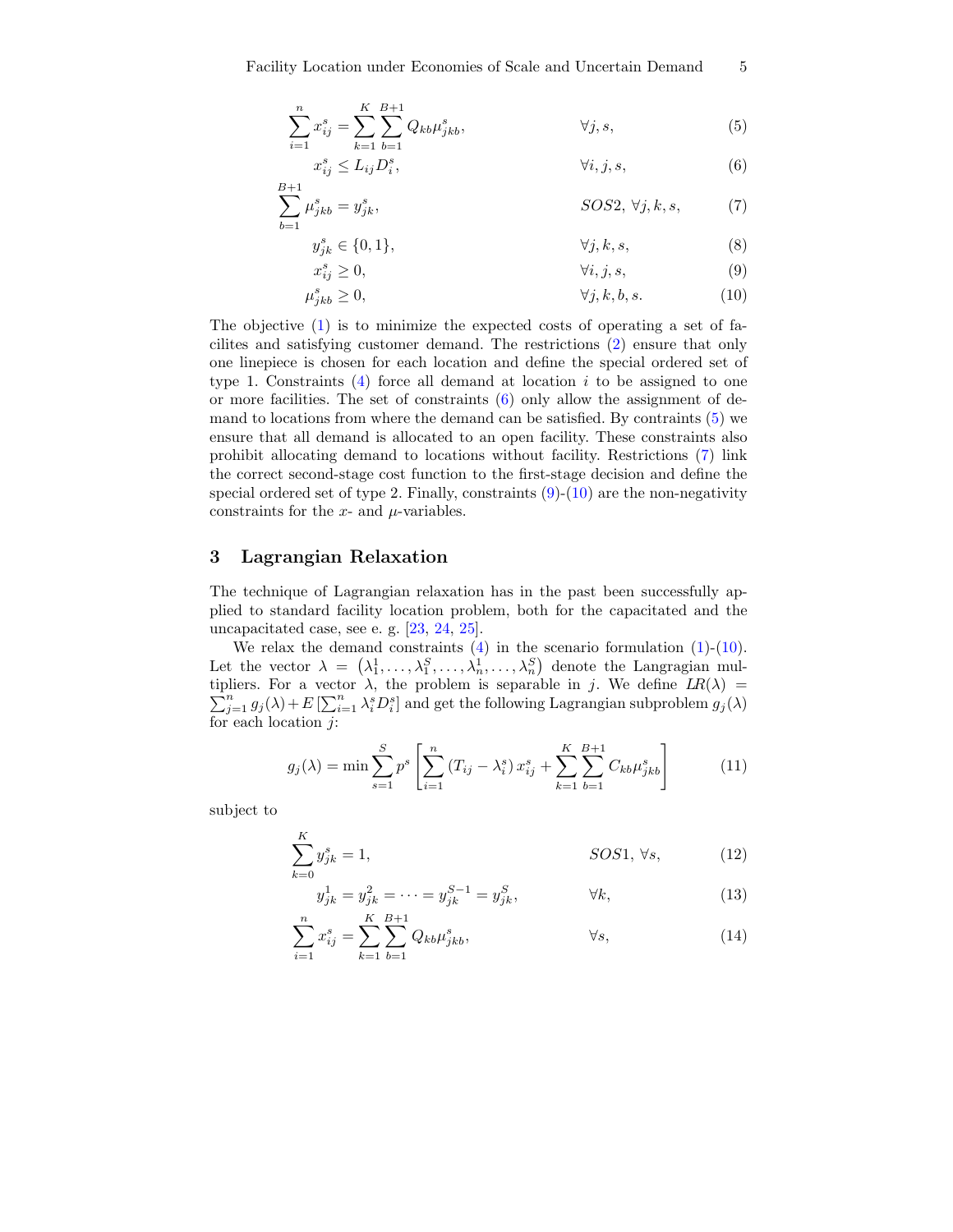6 P. Schütz, L. Stougie, A. Tomasgard

$$
x_{ij}^s \le L_{ij} D_i^s, \qquad \qquad \forall i, s, \qquad (15)
$$

$$
\sum_{b=1}^{B+1} \mu_{jkb}^s = y_{jk}^s,
$$
 *SOS2*,  $\forall k, s$ , (16)

$$
y_{jk}^s \in \{0, 1\}, \qquad \forall k, s, \tag{17}
$$

$$
x_{ij}^s \ge 0,\t\t \t\t \forall i,s,\t\t (18)
$$

$$
\mu_{jkb}^s \ge 0, \qquad \forall k, b, s. \tag{19}
$$

#### 3.1 Solving the Subproblem

The first-stage decision is to choose the designed capacity of the facility to open at a given location  $j$  based on the long-run total cost function. This corresponds to choosing a linepiece k of the piecewise linear facility cost function. Once the linepiece  $k$  is chosen, the second-stage facility cost function is a piecewise linear and convex function consisting of  $B$  linepieces. The slope of these linepieces,  $u_{kb}$ , is strictly increasing, with  $u_{kb_1} = \frac{P_{k+1}F_{k+1}-P_kF_k}{F_{k+1}-F_k}$  $\frac{1^F k+1-F_kF_k}{F_{k+1}-F_k}$  being the slope of the linepiece chosen in the first stage. Choosing a linepiece  $k$  for a given location  $j$  also takes care of the non-anticipativity constraints (13) as the choice of the linepiece is valid for all scenarios. If we thus consider the problem  $(11)-(19)$  for each linepiece  $k = 1, \ldots, K$  separately,  $g_j(\lambda)$  becomes separable in scenarios. The case  $k = 0$ does not have to be calculated, as no facility will be opened and no costs occur. The subproblem  $g_{jks}(\lambda)$  for a given location j, linepiece k and scenario s is:

$$
g_{jks}(\lambda) = \min \sum_{i=1}^{n} (T_{ij} - \lambda_i^s) x_{ij}^s + \sum_{b=1}^{B+1} C_{kb} \mu_{jkb}^s
$$
 (20)

subject to

$$
\sum_{i=1}^{n} x_{ij}^{s} = \sum_{b=1}^{B+1} Q_{kb} \mu_{jkb}^{s}, \qquad (21)
$$

$$
x_{ij}^s \le L_{ij} D_i^s, \qquad \forall i,
$$
\n
$$
(22)
$$

$$
\sum_{b=1}^{B+1} \mu_{jkb}^s = 1,
$$
 *SOS2*, (23)

$$
x_{ij}^s \ge 0,\t\t \t\t \forall i,\t(24)
$$

$$
\mu_{jkb}^s \ge 0,\qquad \qquad \forall b. \tag{25}
$$

The problem (20)-(25) can be easily reformulated as the Lagrangian subproblem described in [18]. They solve a deterministic problem with a piecewise linear, non-convex, non-concave objective function. However, as  $g_{iks}(\lambda)$  has a piecewise linear and convex objective function, we can adapt a method for solving continous knapsack problems with a linear objective function [26] . We apply the following procedure to find the solution for  $g_{jks}(\lambda)$ :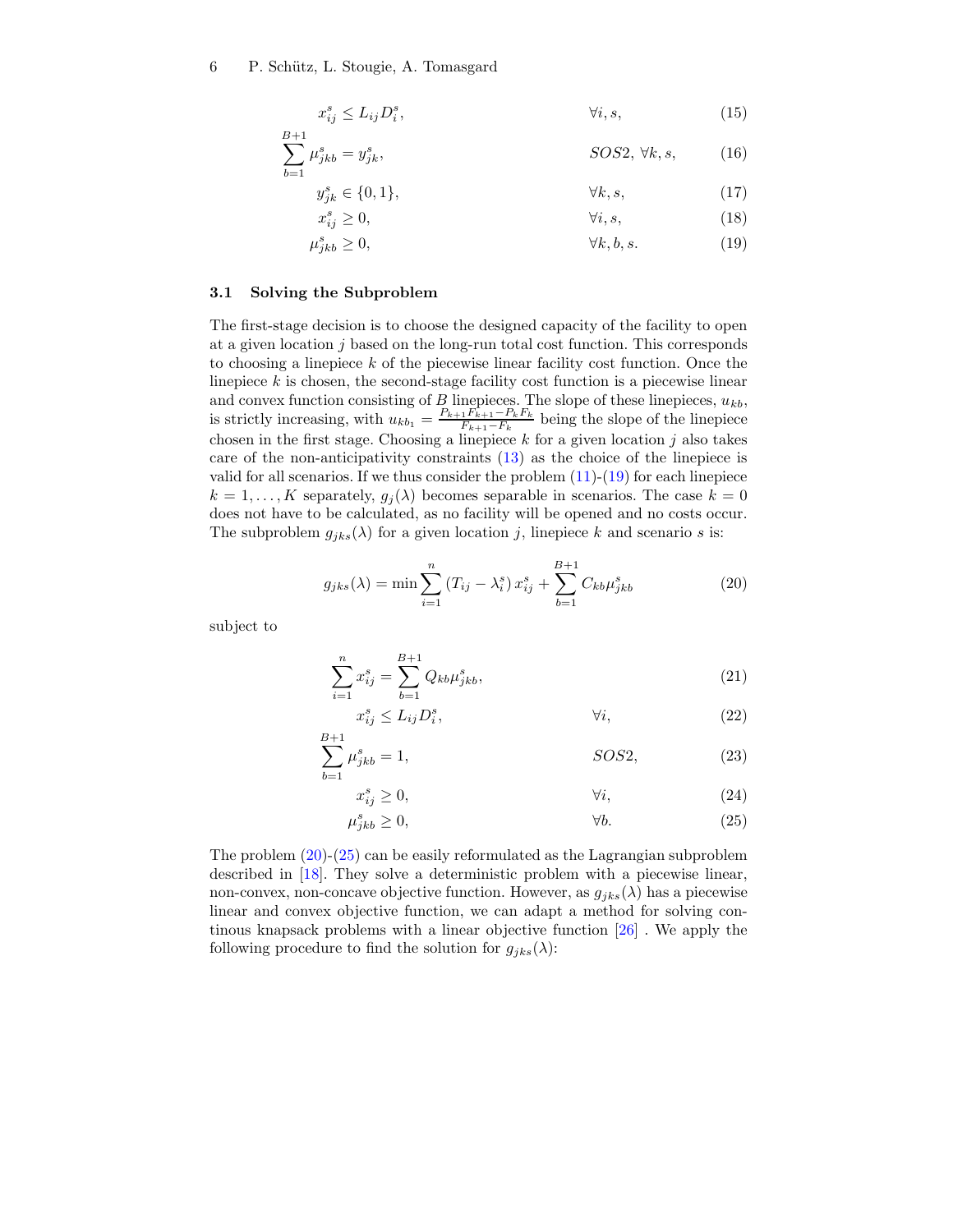**Initialise:** Set  $g_{jks}(\lambda) = 0$ ,  $b = 1$ , and  $i_0 = 1$ .

Define  $q_i^s = T_{ij} - \lambda_i^s + u_{k1}$ ,  $\forall i$ , as the extra cost of serving one unit of demand at location *i*. Sort the locations *i* in order of increasing  $q_i^s: q_1^s \leq \cdots \leq q_n^s$ . **Repeat:** Until  $b > B$ ,

- 1. Set  $x_{ij}^s = L_{ij}D_i^s$ ,  $i = 1, \ldots, n$ , until either (a)  $x_{ij}^s = L_{ij} D_i^s, \forall i,$ or for the first time for some index  $(i_b)$ : (b)  $q_{i_b} > 0$ , or  $(c) \sum$  $i_b$  $m=1$  $x_{mj}^s > Q_{kb+1}.$ If (a): Set  $b = B$  and  $i_b = n$ . The solution is optimal. If (b): Set  $x_{mj}^s = 0$ ,  $m = i_b, \ldots, n$  and  $b = B$ . The solution is optimal. If (c): Set  $x_{i_bj}^s = Q_{kb+1} - \sum_{m=1}^{i_b-1} x_{mj}^s$ . 2. Calculate  $g_{jks}(\lambda) = g_{jks}(\lambda) + \sum_{s}$  $i_b$  $m=i_{b-1}$  $q_m^s x_{mj}^s - q_{i_{b-1}}^s$  $\sqrt{2}$  $Q_{kb} \sum^{i_{b-1}-1}$  $m=1$  $x_{mj}^s$
- 3. If  $b < B$ : update  $q_m^s = T_{mj} \lambda_m^s + u_{kb+1}, m = i_1, \ldots, n$ . The sequence of locations i is not changed.
- 4. Set  $b = b + 1$ .

**Output:**  $g_{iks}(\lambda)$  is the solution to (20)-(25).

Once  $g_{jks}(\lambda)$  is calculated for all scenarios, we can calculate the expected costs per location and linepiece  $g_{jk}(\lambda) = \sum_{s=1}^{S} p^s g_{jks}(\lambda)$ . The solution to subproblem  $(11)-(19)$  is then given by

$$
g_j(\lambda) = \min_k g_{jk}(\lambda)
$$

The computional complexity of this procedure is  $O(n \cdot K \cdot S)$ .

#### 3.2 The Lagrangian Dual

In order to find the best lower bound on the optimal solution value of the original problem, one has to solve the Lagrangian dual problem  $(LD)$ :

$$
LD = \max_{\lambda} LR(\lambda).
$$

We solve LD by using sub-gradient optimization, see e.g. [25]. The partial derivative of LR is given by

$$
\delta_i^s = \frac{\partial LR(\lambda)}{\partial \lambda_i^s} = D_i^s - \sum_{j=1}^n x_{ij}^s(\lambda),
$$

with  $x_{ij}^s(\lambda)$  being the optimal solution of the Lagrangian relaxation given the multipliers  $\lambda$ . Hence, the gradient of LR is given by  $\nabla LR(\lambda) = (\delta_1^1, \ldots, \delta_n^S)$ . The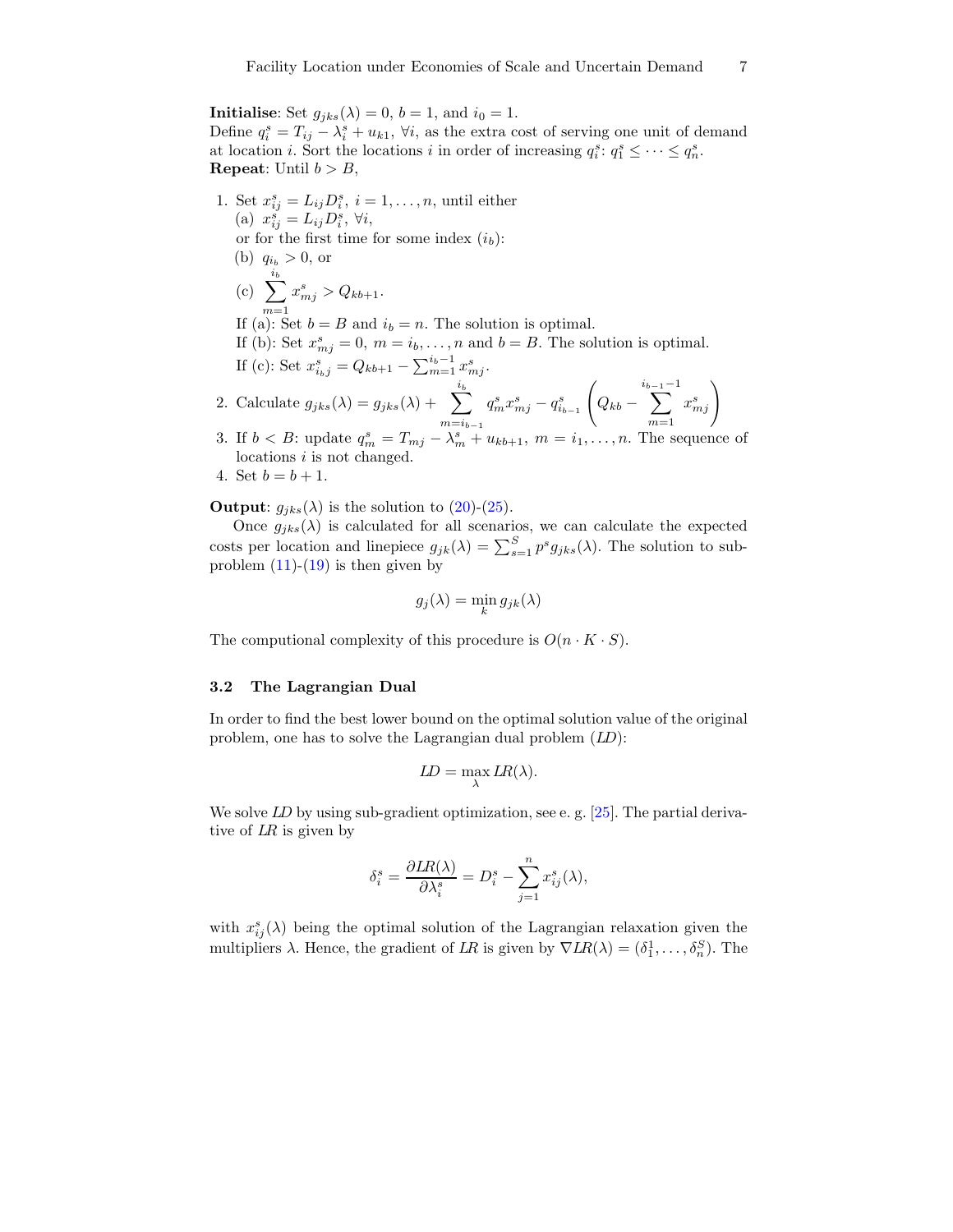sub-gradient optimization routine that we apply in this paper is commonly used for facility location problems. A description of this routine can be found in [23].

The procedure relies on finding an upper bound for the problem. We determine the upper bound by finding a feasible solution usign a simple heuristic. Starting out from the solution of  $LR(\lambda)$ , we assign first as much demand of customer i as possible to the facility j that can serve the demand at lowest transportation costs. If there is still unstatisfied customer demand, we extend the available capacity at the facility that can serve most of the unsatisfied demand. In the case that the expansion of facilities does no longer remove infeasibilities, we open a facility at the location from where we can remove the highest number of unsatisfied demand, assign all possible demand to this location, and install enough capacity to serve at least the expected demand. We repeat this procedure until we have a feasible solution and thus an upper bound on the solution of our problem. Every time we find a new best upper bound we take the locations and solve a linear stochastic transportation problem using Xpress-MP to further improve the solution. In addition we solve a stochastic transportation problem every 100 iterations. See [20] for a detailed description of the heuristic.

### 4 Computational Results

We tested the solution method with data from the Norwegian meat industry. The problem instance has 435 candidate locations for facilities and 416 demand points, see [18] and [20]. We present here the results for a dataset consistsing of 10 scenarios that assumes normal distributed demand with a standard deviation  $\sigma = 0.2\mu$  for each location. In addition, the demand is correlated thus considering only one stochastic variable (total animal population).

First test runs indicated the initial values of the Lagrangian multipliers do not have much influence on the results. The zero tolerance  $\epsilon$  required by the subgradient optimization routine was set to  $0.10^{-20}$ . The other parameters are given in Table 1. MaxIt is the maximum number of iterations after which the routine terminates. By  $\eta_0$  we denote the initial value of the parameter needed to calculate the step length  $t^{(v)} = \eta \frac{UB - LR(\lambda^{(v)})}{\vert \vert \nabla LR(\lambda^{(v)}) \vert \vert^2}$  at iteration  $v$  [27]. If the lower bound is not improved within IWI iterations,  $\eta$  is halved. When the upper bound is improved,  $\eta$  is set back to  $\eta_0$ . All calculations are carried out on a computer with two 3GHz Intel P4 Xeon processors and 6GB RAM running with a 2.4.28 Linux kernel. Results are shown in Table 1.

Our best results after 4.25 hours is a lower bound of  $232.883 \cdot 10^6$  and an upper bound of  $247.256 \cdot 10^6$  (gap 5.81%). The attempt to solve the stochastic problem for the given dataset results in an lower bound of  $149.742 \cdot 10^6$  and an upper bound of  $340.684 \cdot 10^6$  (gap  $56.05\%$ ) after running for approx. 4.5 hours. The solution obtained from the expected value problem is infeasible with respect to the stochastic problem. See [20] for more results.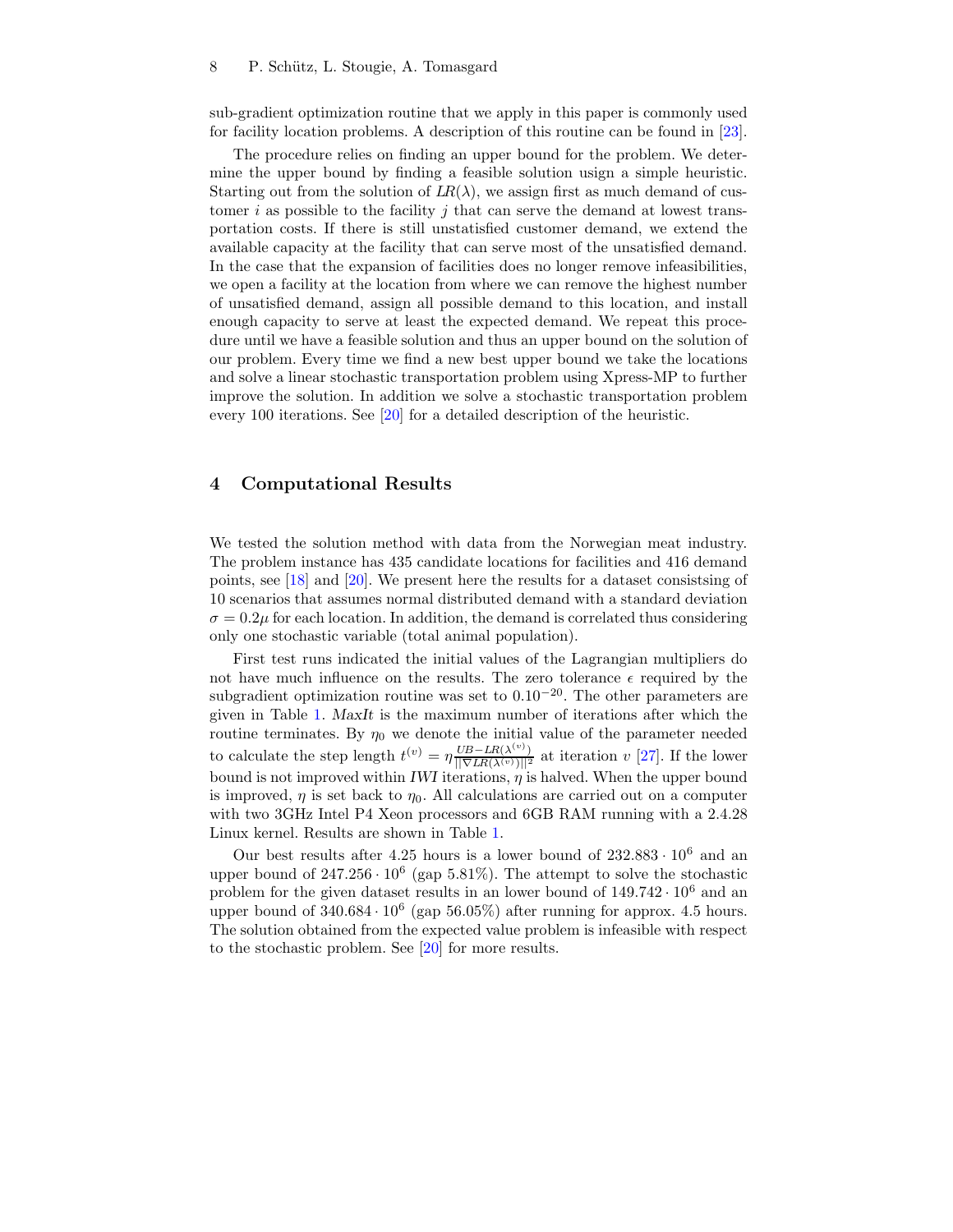| MaxIt     | $\eta_0$         | <i>IWI K</i> | $\overline{S}$ | – LB                                                                                  | UВ | gap | $CPU-time$ |
|-----------|------------------|--------------|----------------|---------------------------------------------------------------------------------------|----|-----|------------|
| 3000      | 2.0              | $150\,6$     | $\mathbf{1}$   | $232.791 \cdot 10^6 \left[ 245.496 \cdot 10^6 \right] 5.18\%$                         |    |     | 0:39:59    |
| 3000      | 2.0              |              |                | $100 \cdot 6 \cdot 10 \cdot 230.869 \cdot 10^6 \cdot 247.256 \cdot 10^6 \cdot 6.68\%$ |    |     | 4:12:53    |
| 3000      | 2.0              |              |                | 75 6 10 232.883 $\cdot 10^6$ 247.256 $\cdot 10^6$ 5.81%                               |    |     | 4:10:36    |
| 3000 1.75 |                  |              |                | 125 6 10 229.403 $\cdot$ 10 <sup>6</sup> 247.256 $\cdot$ 10 <sup>6</sup> 7.22%        |    |     | 4:14:59    |
| 3000 1.75 |                  |              |                | $25 6 10 228.160 \cdot 10^{6} 247.384 \cdot 10^{6} 7.7\%$                             |    |     | 4:09:36    |
| 3000      | 1.5              |              |                | 150 6 10 228.724 $\cdot$ 10 <sup>6</sup> 247.256 $\cdot$ 10 <sup>6</sup> 7.50%        |    |     | 4:12:06    |
| 3000      | 1.5 <sub>1</sub> |              |                | $125 \mid 6 \mid 10 \mid 228.893 \cdot 10^6 \mid 247.256 \cdot 10^6 \mid 7.43\%$      |    |     | 4:15:45    |
| 3000 1.25 |                  |              |                | $100 \mid 6 \mid 10 \mid 227.968 \cdot 10^6 \mid 249.872 \cdot 10^6 \mid 8.77\%$      |    |     | 4:13:24    |

Table 1. Computional results for  $K$  linepieces and  $S$  scenarios

# 5 Conclusions

We presented a general two-stage stochastic programming formulation and a solution method for a facility location problems under economies of scale and uncertain demand.

Applying Lagrangian relaxation to the problem results in an improved lower bound, considerably narrowing the optimality gap. The performance of the approach shown here may be even better if the obtained bounds are incorporated in a branch-and-bound scheme.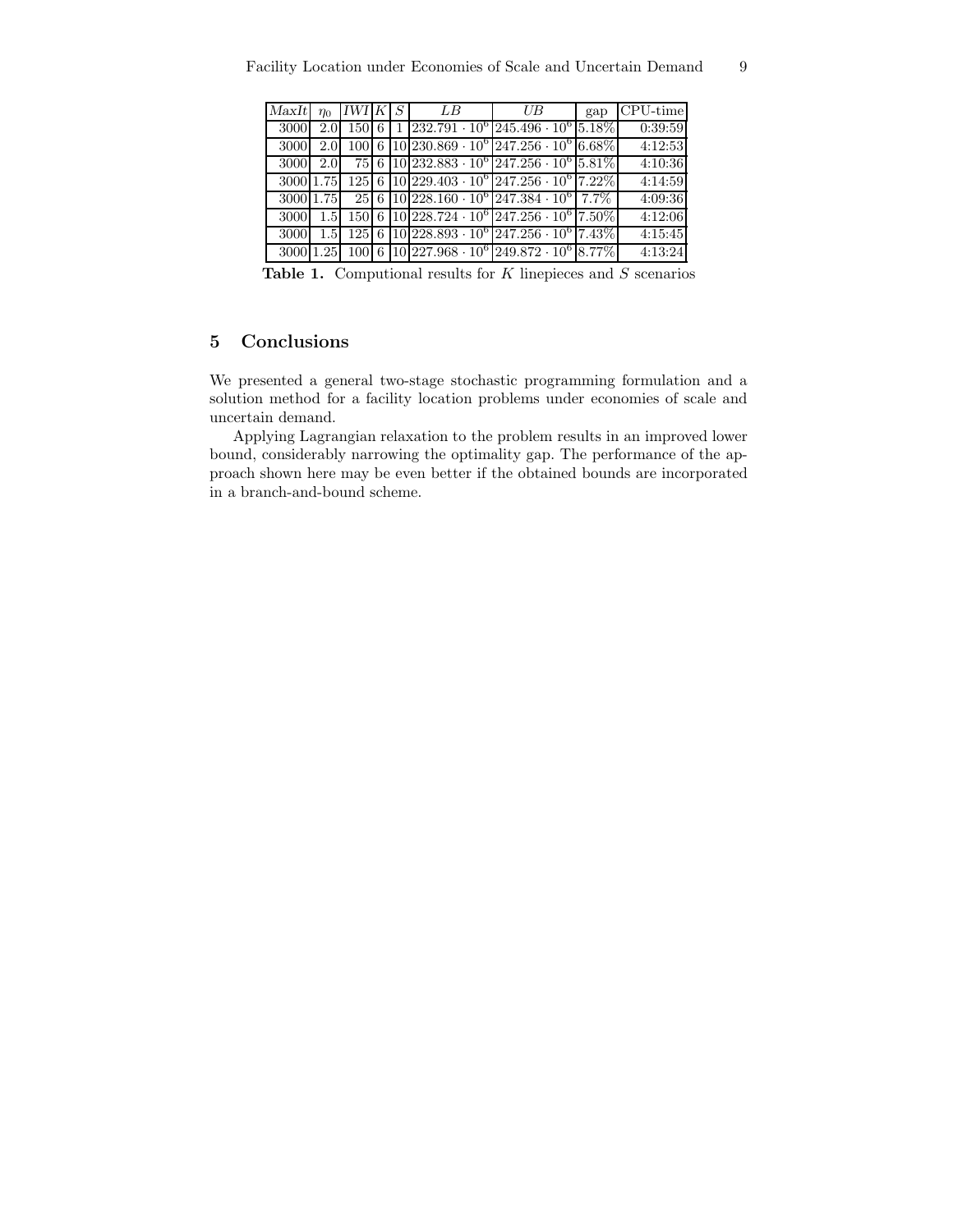# Bibliography

- [1] Kuehn, A.A., Hamburger, M.J.: A heuristic program for locating warehouses. Management Science 9 (1963) 643-666
- [2] Erlenkotter, D.: A dual-based procedure for uncapacitated facility location. Operations Research 26 (1978) 992–1009
- [3] Hax, A.C., Candea, D.: Production and Inventory Management. Prentice Hall (1984)
- [4] Louveaux, F.V.: Stochastic location analysis. Location Science 1 (1993) 127–154
- [5] Haldi, J., Whitcomb, D.: Economies of scale in industrial plants. The Journal of Political Economy 75 (1967) 373–385 Part 1.
- [6] Norman, G.: Economies of scale in the cement industry. The Journal of Industrial Economics 27 (1979) 317–337
- [7] Kern, C.: Optimale Größe von Schlachtbetrieben unter ausschließlicher Berücksichtigung der Schlacht-und Erfassungkosten. Buchedition Agrimedia. Verlag Alfred Strothe, Frankfurt (1994)
- [8] Baumol, W.J., Wolfe, P.: A warehouse location problem. Operations Research 6 (1958) 252–263
- [9] Cooper, L.: Location-allocation problems. Operations Research 11 (1963) 331–344
- [10] Baumol, W.J., Panzar, J.C., Willig, R.D.: Contestable Markets and the Theory of Industrial Structure. Harcourt Brace Jovanovich, New York (1982)
- [11] Mathis, S.A., Koscianski, J.: Microeconomic Theory: An Integrated Approach. Prentice Hall (2002)
- [12] Manne, A.S.: Plant location under economies-of-scale decentralization and computation. Management Science 11 (1964) 213–235
- [13] Soland, R.M.: Optimal facility location with concave costs. Operations Research 22 (1974) 373–382
- [14] Pitu, M., Ravindran, J.: Discrete facility location with nonlinear diseconomies in fixed costs. Annals of Operations Research 18 (1989) 213–224
- [15] Domschke, W., Voß, S.: Ans¨atze zur strategischen Standort- und Produktionsplanung – ein Anwendungsbeispiel. In Kistner, K.P., Ahrens, J.H., Feichtinger, G., Minnemann, J., Streitferdt, L., eds.: Operations Research Proceedings 1989, Berlin, Springer-Verlag (1990) 87–94
- [16] Holmberg, K.: Solving the staircase cost facility location problem with decomposition and piecewise linearization. European Journal of Operational Research 75 (1994) 41–61
- [17] Holmberg, K., Ling, J.: A lagrangean heuristic for the facility location problem with staircase costs. European Journal of Operational Research 97 (1997) 63–74
- [18] Van den Broek, J., Stougie, L., Tomasgard, A.: Location of slaughterhouses und economics of scale. Working paper, Department for Industrial